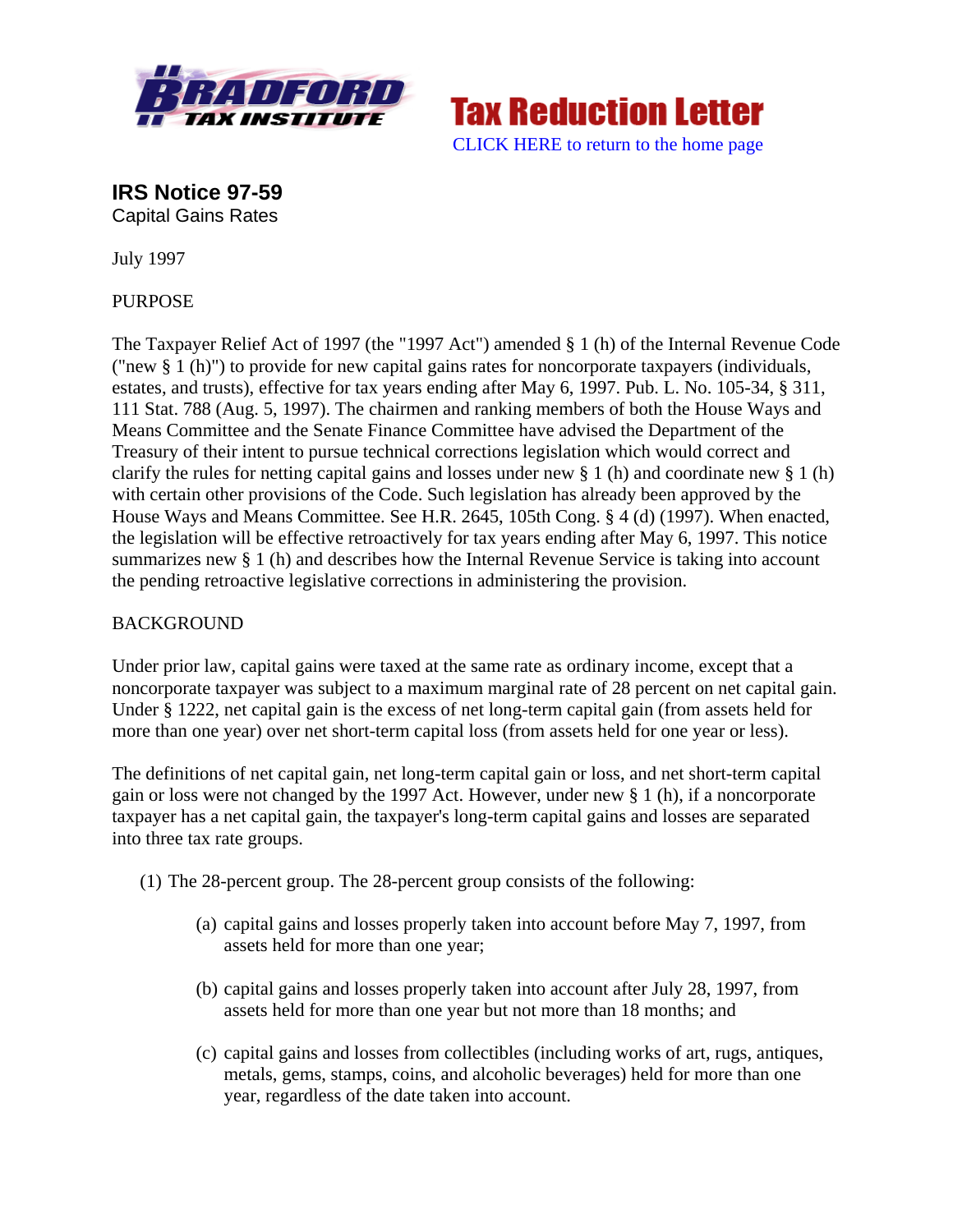This group also includes long-term capital loss carryovers. For sales of certain small business stock after August 10, 1998, an amount equal to the gain excluded under § 1202 (a) will be included in the 28-percent group.

- (2) The 25-percent group. The 25-percent group consists of unrecaptured section 1250 gain (there are no losses in this group). Unrecaptured section 1250 gain is long-term capital gain, not otherwise recaptured as ordinary income, attributable to prior depreciation of real property and which is from property held for more than one year (if taken into account after May 6, 1997, but before July 29, 1997), or for more than 18 months (if taken into account after July 28, 1997).
- (3) The 20-percent group. The 20-percent group (10 percent in the case of gain that would otherwise be taxed at 15 percent) consists of long-term capital gains and losses that are not in the 28-percent or 25-percent group. Thus, for 1997 a rate of 20 or 10 percent applies to net capital gain (other than collectibles gain or unrecaptured section 1250 gain) from capital assets held for more than one year (if taken into account after May 6 but before July 29), or for more than 18 months (if taken into account after July 28).

New § 1 (h) also applies to gains and losses that are characterized as capital under § 1231, which covers certain transactions including sales of depreciable property or real property used in a trade or business. These gains and losses are included in the appropriate rate group, depending on the holding period and disposition date of the particular asset.

## NETTING GAINS AND LOSSES

Within each group, gains and losses are netted to arrive at a net gain or loss. Taking into account the pending legislation, the following additional netting and ordering rules apply:

- (1) Short-term capital gains and losses. As under prior law, short-term capital losses (including short-term capital loss carryovers) are applied first to reduce short-term capital gains, if any, otherwise taxable at ordinary income rates. A net short-term capital loss is then applied to reduce any net long-term gain from the 28-percent group, then to reduce gain from the 25-percent group, and finally to reduce net gain from the 20-percent group.
- (2) Long-term capital gains and losses. A net loss from the 28-percent group (including longterm capital loss carryovers) is used first to reduce gain from the 25-percent group, then to reduce net gain from the 20-percent group. A net loss from the 20-percent group is used first to reduce net gain from the 28-percent group, then to reduce gain from the 25 percent group.

Any resulting net capital gain that is attributable to a particular rate group is taxed at that group's marginal tax rate.

## COORDINATION WITH OTHER PROVISIONS

The pending legislation coordinates the multiple rates of new § 1 (h) with certain other provisions of the Code. Accordingly, the following rules apply: